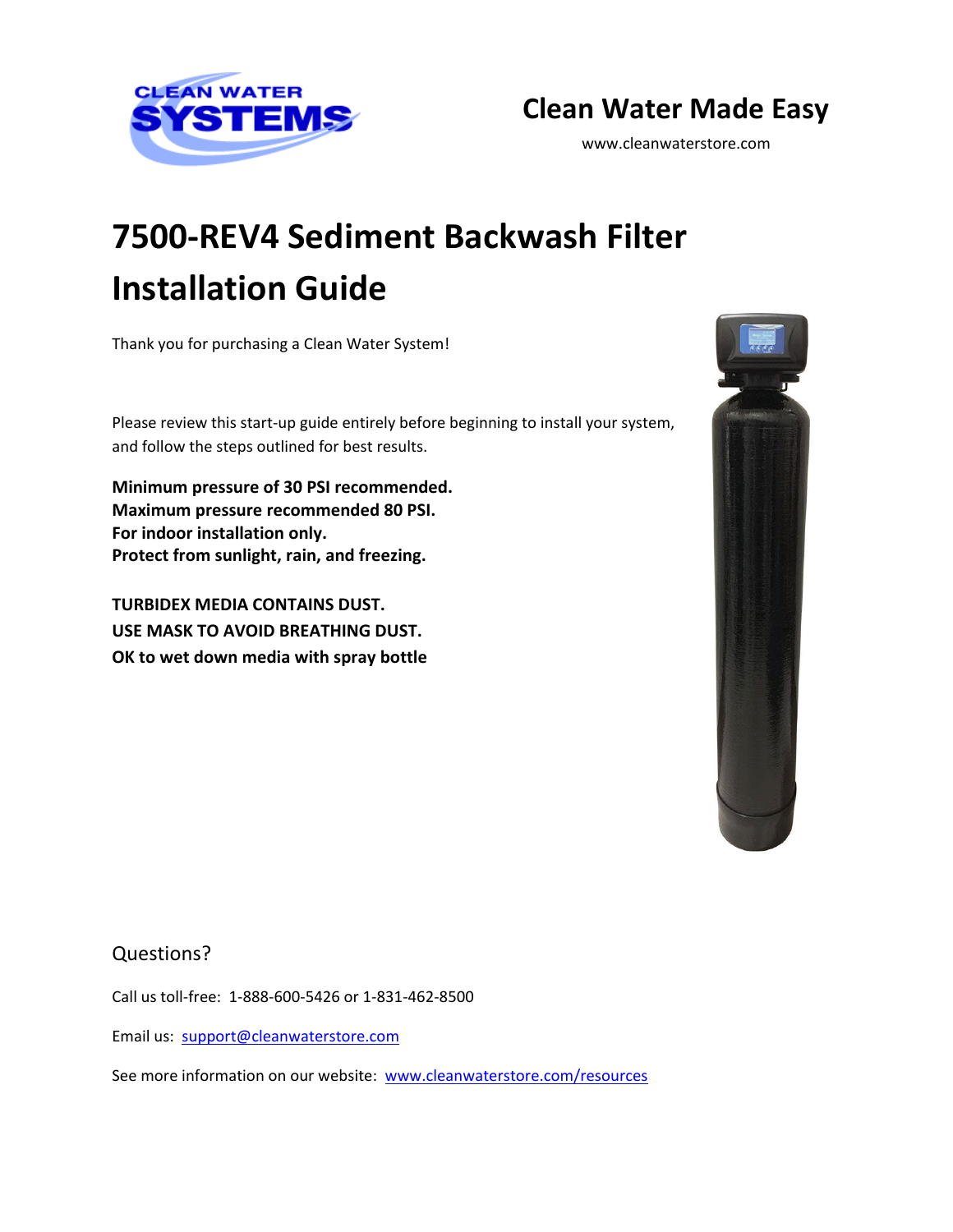## **Table of Contents**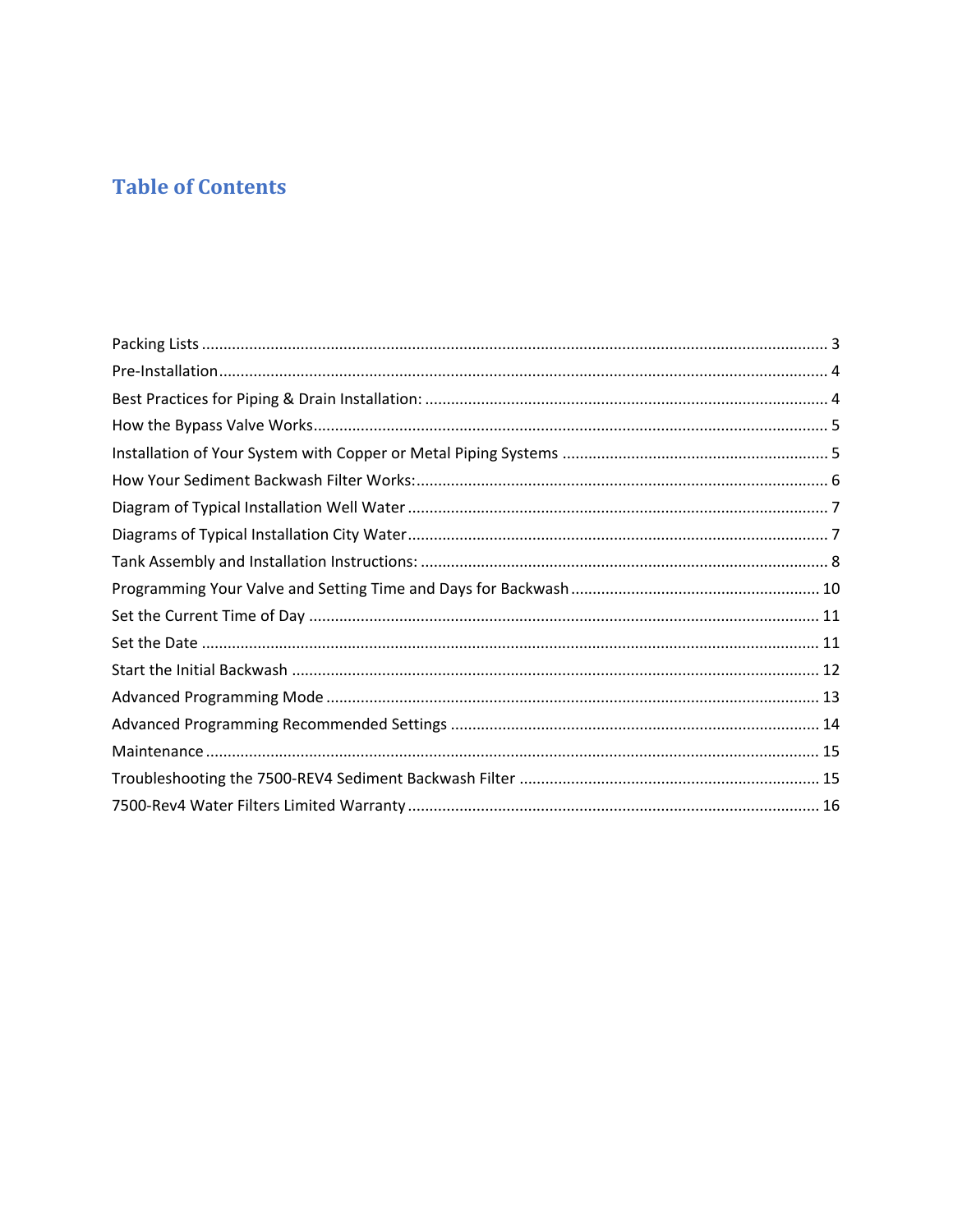### <span id="page-2-0"></span>**Packing Lists**

### **All systems include:**

7500-REV4 control valve, bypass valve, power supply, funnel for adding media, start-up guide, and items included in one of the following options:

#### **Find Your Size System to See What is Included:**

| Sediment Backwash Filter 0. 5 cubic<br>foot size<br>8" x 44" filter tank with distributor tube<br>8 lbs. filter gravel<br>0.5 cubic foot of Turbidex | Sediment Backwash Filter 1.5 cubic foot<br>size<br>10" x 54" filter tank with distributor tube<br>16 lbs. Filter gravel<br>1.5 cubic foot of activated Turbidex |
|------------------------------------------------------------------------------------------------------------------------------------------------------|-----------------------------------------------------------------------------------------------------------------------------------------------------------------|
| Sediment Backwash Filter 0.75 cubic                                                                                                                  | Sediment Backwash Filter 2.0 cubic foot                                                                                                                         |
| foot size                                                                                                                                            | size                                                                                                                                                            |
| 8" x 44" filter tank with distributor tube                                                                                                           | 12" x 52" filter tank with distributor tube                                                                                                                     |
| 9 lbs. filter gravel                                                                                                                                 | 20 lbs. filter gravel                                                                                                                                           |
| 0.75 cubic foot of Turbidex.                                                                                                                         | 2.0 cubic foot of activated Turbidex                                                                                                                            |
| Sediment Backwash Filter 1.0 cubic foot                                                                                                              | Sediment Backwash Filter 2.5 cubic foot                                                                                                                         |
| size                                                                                                                                                 | size                                                                                                                                                            |
| 9" x 48" filter tank with distributor tube                                                                                                           | 13" x 54" filter tank with distributor tube                                                                                                                     |
| 12 lbs. filter gravel                                                                                                                                | 35 lbs. filter gravel                                                                                                                                           |
| 1 cubic foot of Turbidex                                                                                                                             | 2.5 cubic foot of activated Turbidex                                                                                                                            |

#### **What to Do if Your Tank is Not Level Out of the Box:**

Your black filter tank base is not glued to the bottom of your tank. Occasionally tank bases will become crooked during shipment. If you find that that your tank does not sit level on the floor, you can easily adjust it by holding the empty tank and knocking it on a concrete or solid floor once or twice to level it.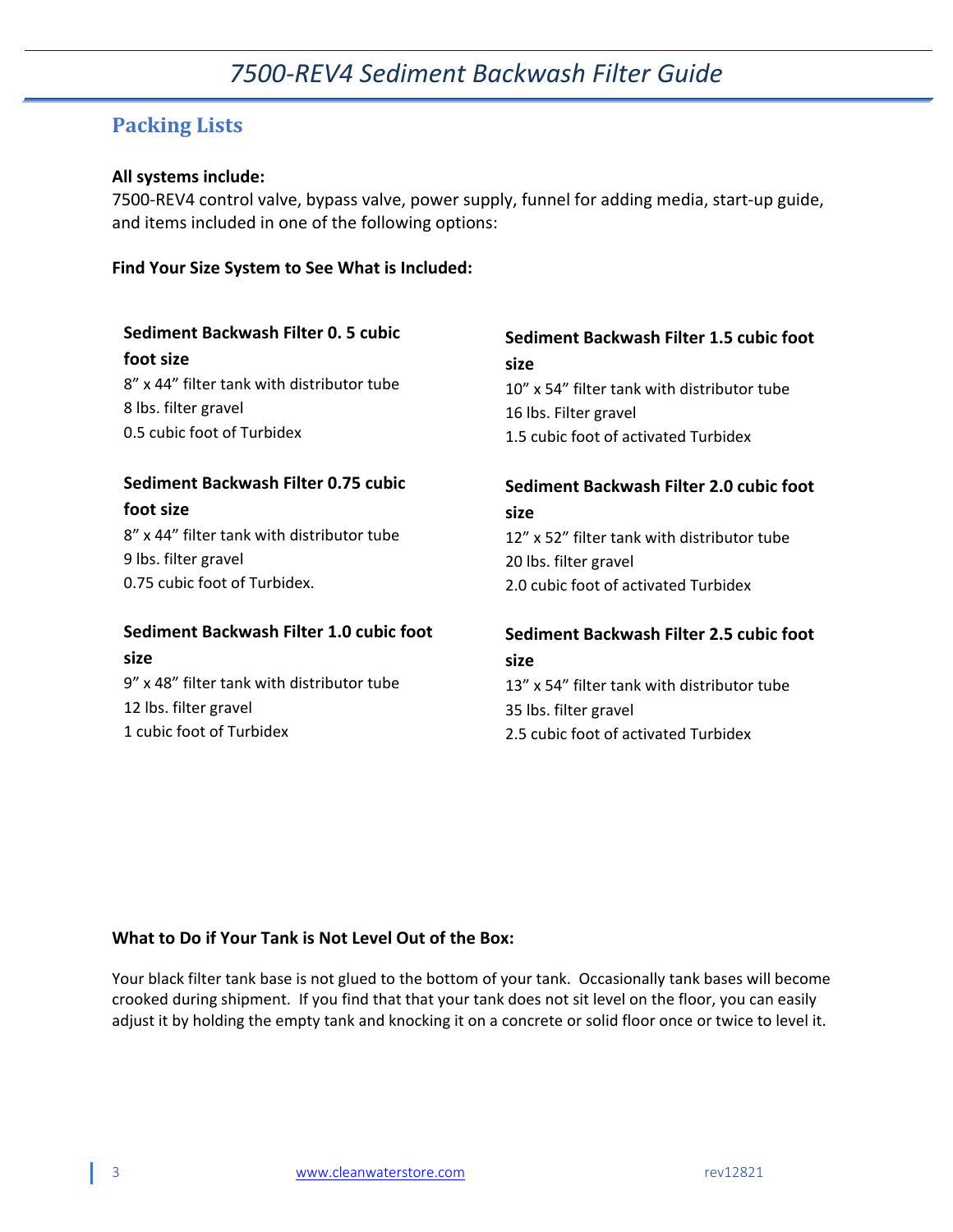### <span id="page-3-0"></span>**Pre-Installation**

- 1. Review your packing list and make sure you have received all the parts before installation.
- 2. If you are going to be turning off the water to the house and you have an electric water heater, shut off the power to the water heater before beginning installation in case water heater is accidentally drained.
- 3. Pick a suitable location for your filter system on a dry level spot where it won't be exposed to freezing temperatures. A minimum of 20 PSI is required. Maximum pressure is 90 PSI.
- 4. Get all of your plumbing parts together before beginning installation, and make sure you have received all of your packages before beginning or scheduling an installation. Installation typically takes 3 to 5 hours. However, after installation the Turbidex Backwash Filter must be allowed to run through a complete backwash and rinse cycle.
- 5. After the system is installed and running, your water may be discolored, or full of sediment or rust, particularly if this is older or corroded piping. This typically clears up over a day or two.

## <span id="page-3-1"></span>**Best Practices for Piping & Drain Installation:**

- 1. Make sure to connect the Inlet **from** your water source and outlet, following arrows on control valve. Connect the External Flow Control fitting onto the Drain line.
- 2. Make sure there is a gate or ball valve before and after the filter system.
- 3. A hose bib (which is a faucet to which you can attach a garden hose) is **strongly recommended** after the Sediment Backwash Filter and before the second ball valve. This makes it easy to rinse your new Sediment Backwash Filter on start-up and gives you a place to test the water.
- 4. If you will be using copper piping, do not sweat the copper pipe directly on to the 7500-REV4 control valve.
- 5. To connect drain line to drain, use an air-gap connection, so that if your sewer or septic tank backs up, it cannot cross connect with the drain tubing.
- 6. The pipe connectors are 1' male pipe thread but you can add a reducer to reduce to  $\frac{3}{4}$ " pipe with common pipe fittings if needed.

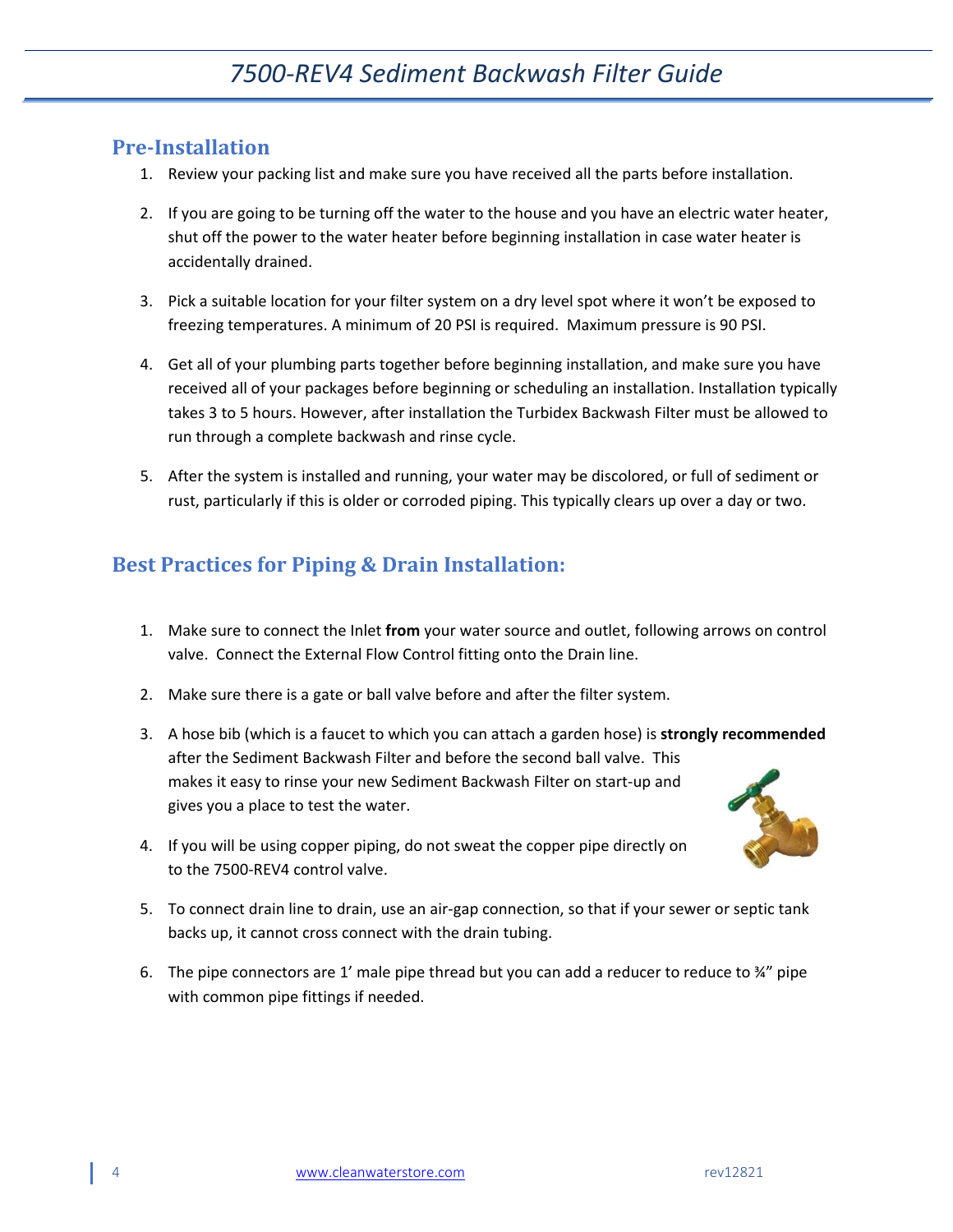### <span id="page-4-0"></span>**How the Bypass Valve Works**

Turn knob so the valve is bypassed when installing.

After start up move the valve to in normal service.



## <span id="page-4-1"></span>**Installation of Your System with Copper or Metal Piping Systems**

If your new filter system is to be installed in a metal (conductive) plumbing system, i.e., copper, or galvanized steel pipe, the plastic components of the system will interrupt the electrical continuity of the plumbing system.

As a result, any stray currents from improperly grounded appliances downstream or potential galvanic activity in the plumbing system can no longer ground through the contiguous metal plumbing.

Some homes may have been built in accordance with building codes, which encouraged the grounding of electrical appliances through the plumbing system.

Consequently, the installation of a bypass consisting of the same material as the existing plumbing, or a grounded "jumper wire" bridging the equipment and reestablishing the contiguous conductive nature of the plumbing system must be installed prior to your systems use.

This is simple and easy step to take if you are installing your water treatment system into copper piping.

A simple ground jumper wire with a pipe clamp can be purchased at any Home Center, or hardware store etc. for a few dollars.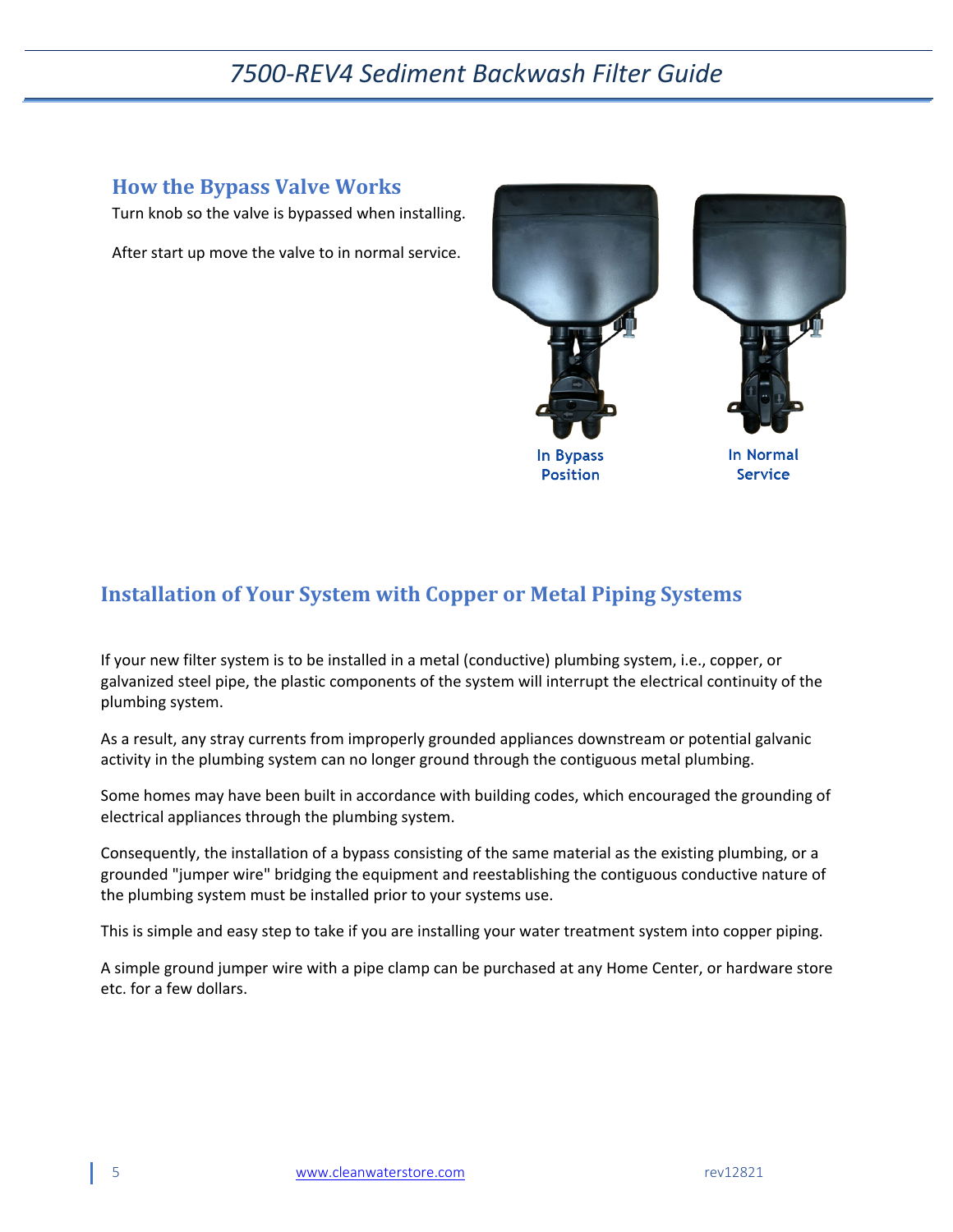### <span id="page-5-0"></span>**How Your Sediment Backwash Filter Works:**

Water enters the top of the tank and flows down through the media and up the distributor tube.

The backwashing Sediment Backwash Filter removes sediment and is automatically backwashed.

This cleans and re-classifies the Turbidex filter media, preventing channeling.

During backwash the flow of water is reversed and water flows down the distributor tube and up through the media, lifting and expanding the Turbidex media.

During the backwash the Turbidex is cleaned by the action of the water flowing through the media and rinsing out sediment to drain.

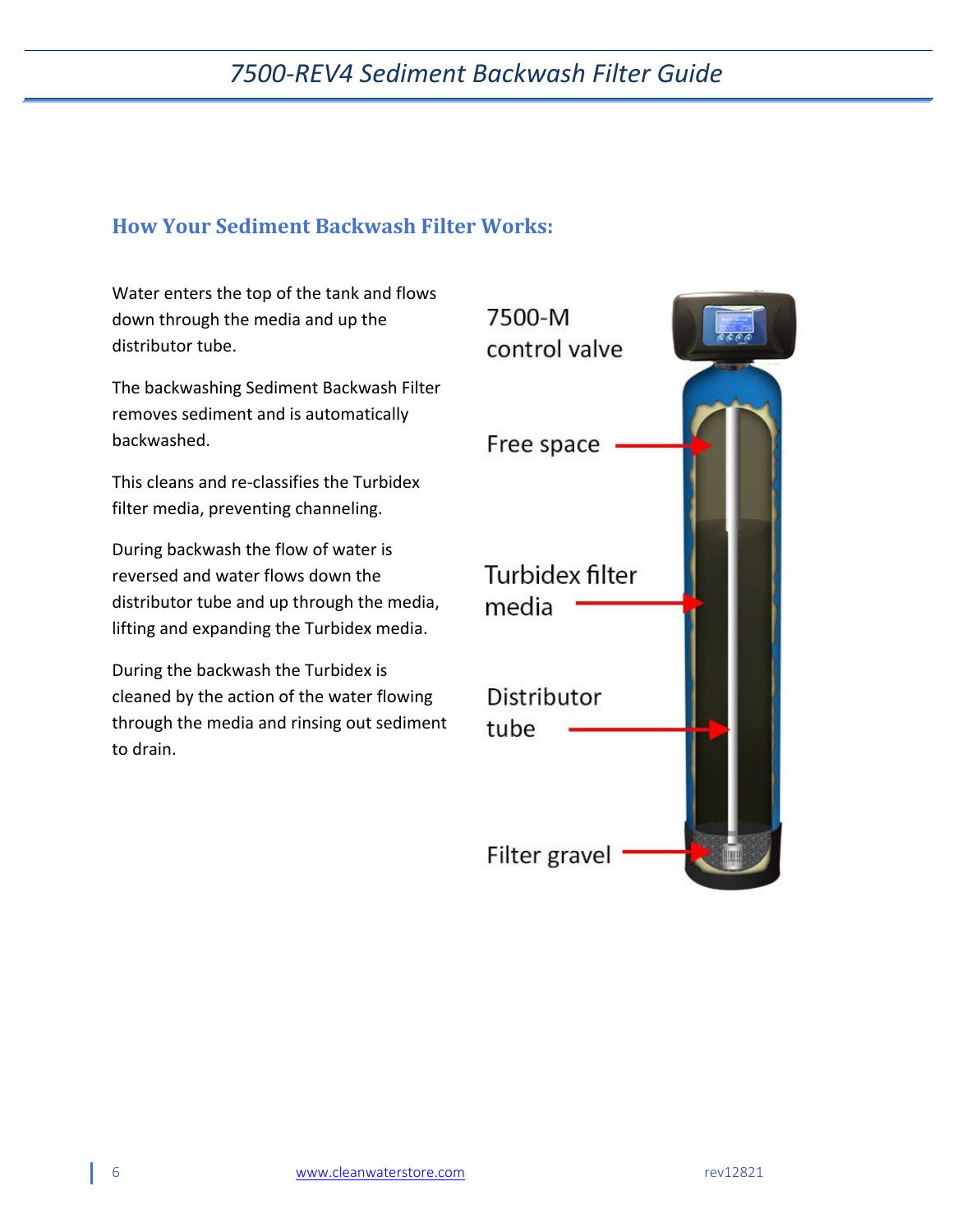## <span id="page-6-0"></span>**Diagram of Typical Installation Well Water**



## <span id="page-6-1"></span>**Diagrams of Typical Installation City Water**

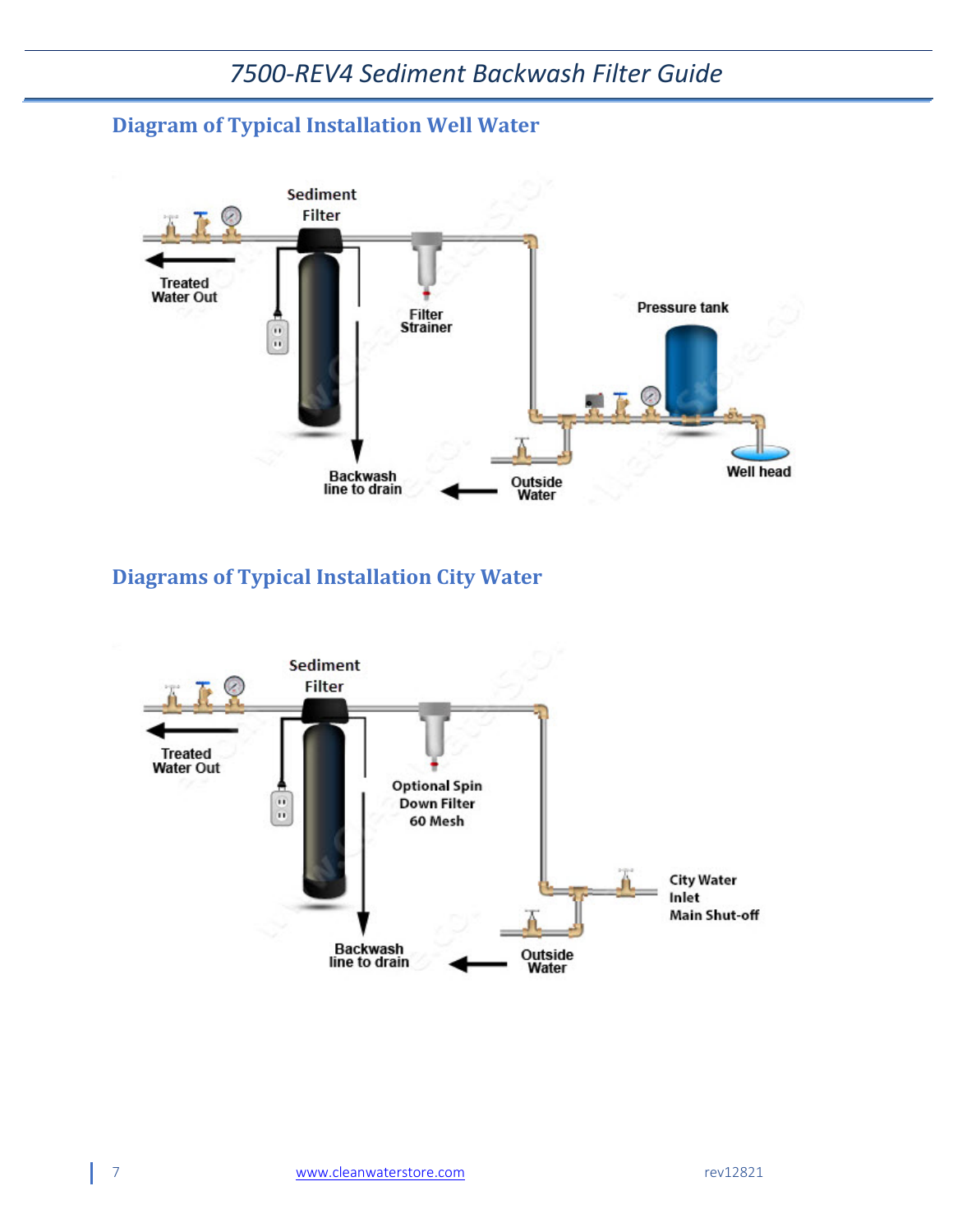## <span id="page-7-0"></span>**Tank Assembly and Installation Instructions:**

- 1. Wrap the top of distributor tube with electrical or duct tape so that no gravel or Turbidex media will go down the distributor tube when adding the media.
- 2. Make sure you "test fit" distributor tube, find divot that keeps tube centered, before adding gravel so distributor tube does not extend past top of tank.



- 3. Add all the filter gravel that came with your order.
- 4. Next add Turbidex media. The tank should be about 2/3rds full of media, do not fill more than 2/3rds, even if there is some media left over.
- 5. Remove cap or tape from top of distributor tube. Be careful not to pull up distributor tube.
- 6. **Fill tank completely with water.** This will allow the Sediment Backwash Filter media to settle and reduce the need of purging the air out of the tank later. Allow Turbidex to soak for at least 1 hour but 24 hours or more is OK. Turbidex contains trapped air will help clear this out.
- 7. Add a small amount of silicone grease to the inner O-ring, where distributor tube goes.
- 8. **NOTE: Your Sediment Backwash filter does not use a top screen. If you are looking for a top screen, there isn't one provided, it is not needed or recommended.**
- 9. Lubricate the main tank O-ring and screw on the 7500-Rev4 control valve carefully. Do not use pipe-joint compound, vegetable oil, Teflon tape, or Vaseline or other petroleum greases to lubricate tank threads.
- 10. Connect bypass assembly with 1" pipe connectors to control valve, making sure Inlet and Outlet is correct.

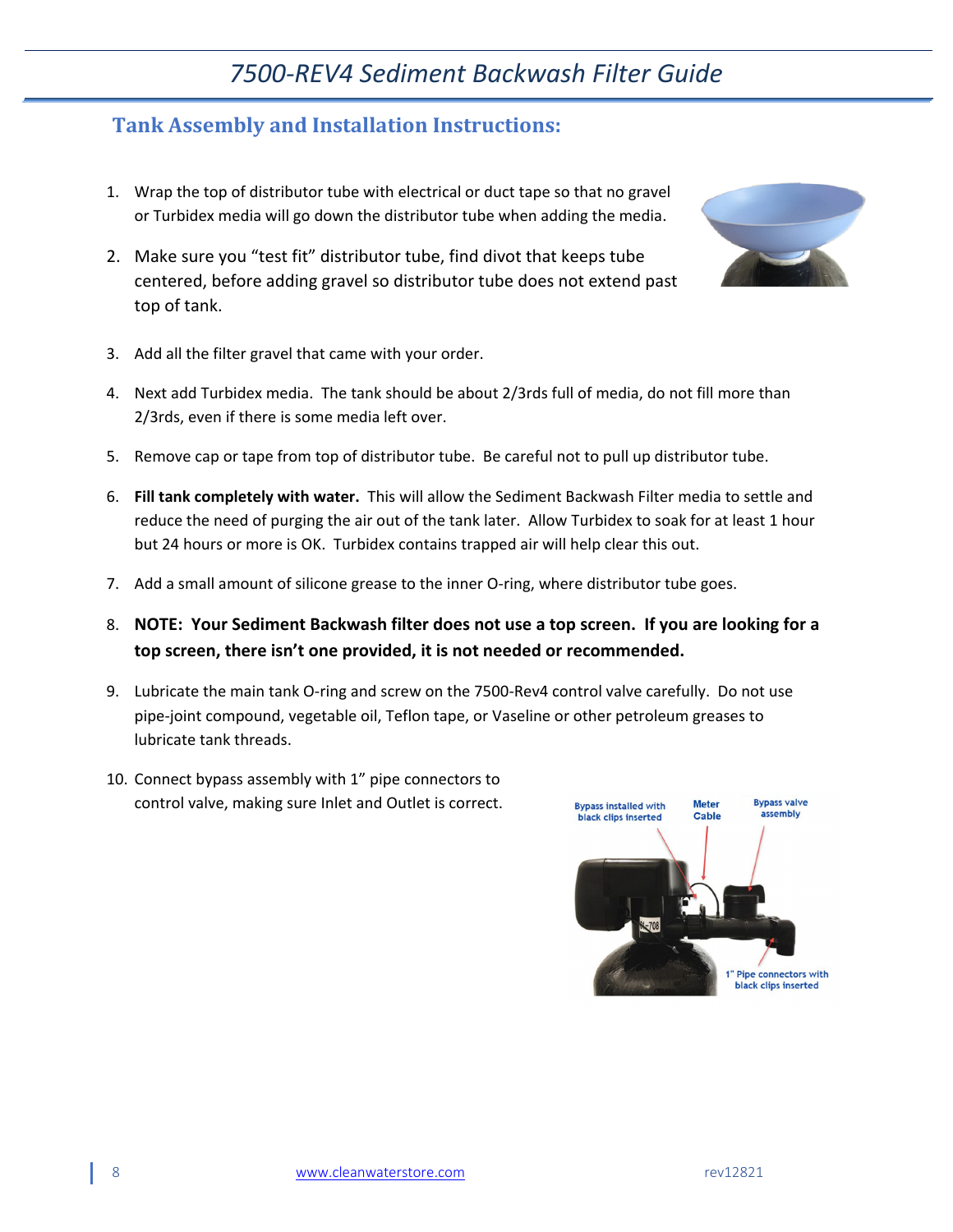- 11. Insert meter cable into meter cable port on bypass.
- 12. Install inlet and outlet piping and hook up drain line tubing to drain.
- 13. If you are in earthquake zone, strap your backwash filter tank to wall with metal strapping.
- 14. Proceed to programming your 7500-Rev4 control valve timer and backwash frequency.
- **15. IMPORTANT: you must program the time and then start a backwash and rinse. The filter system must be backwashed and rinsed several times before using. See following pages for instructions.**

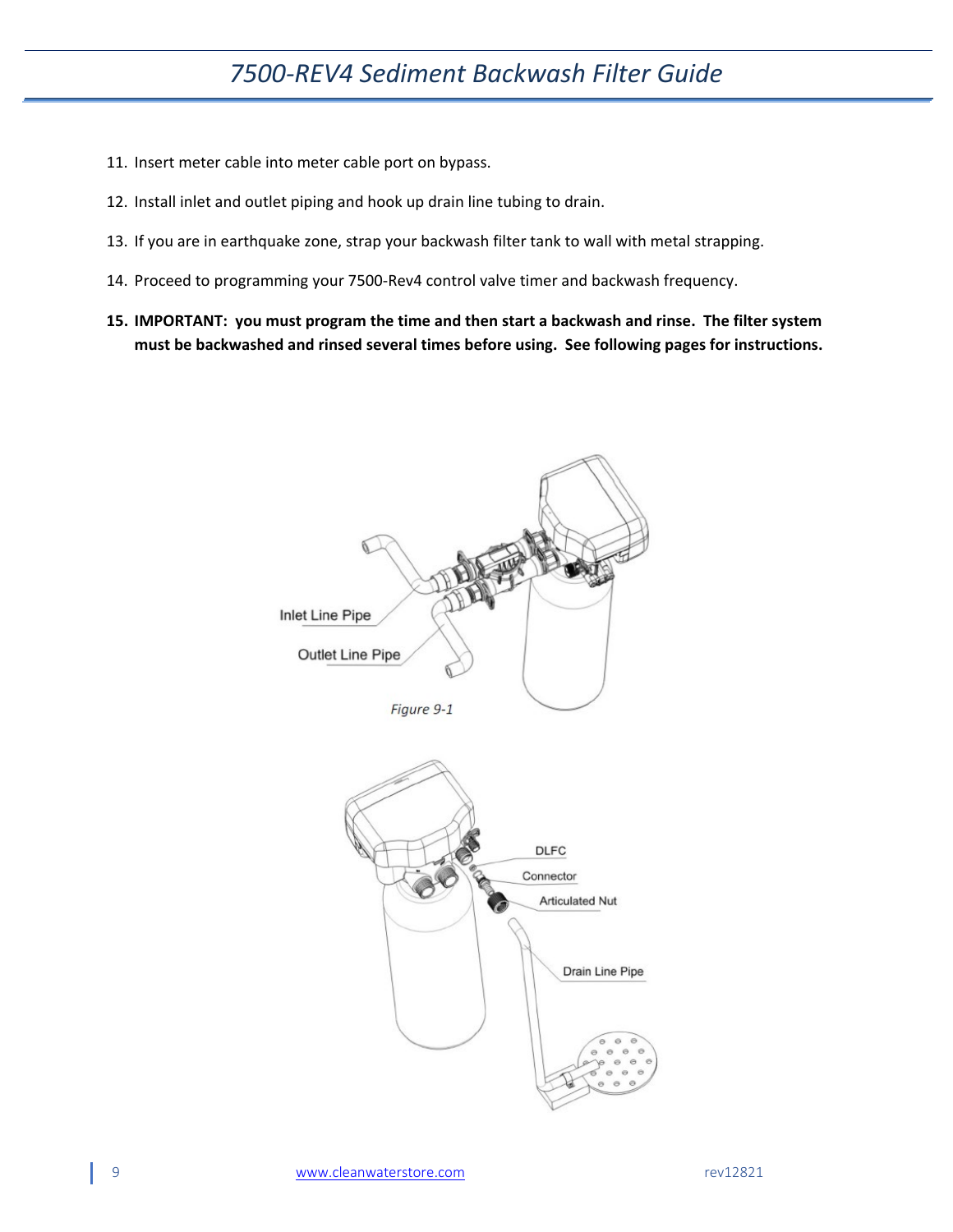### <span id="page-9-0"></span>**Programming Your Valve and Setting Time and Days for Backwash**



#### **How to Start a Manual Backwash: Press the Back / Regen button**

Pressing **"Back Regen"** at any time results in an immediate manual regeneration.

Pressing and holding for 3 seconds, when system is locked, results in a delayed regeneration at the preselected time.

#### **Extended Power Outage Indicator**

If power outage exceeds 3 days, the time-of-day indicator " " will flash 12:12. The current time of day needs to be re-set. All other set parameters remain stored in memory. The valve will resume to operate from the point of the power outage.

#### **Lockout Function**

Keypad will lock after 5 minutes without use. To access the parameter changes, press and hold "**Up**" and "**Down**" buttons simultaneously for 3 seconds to unlock.

## **NOTE: To start all you need to do is set current time and date. All other parameters have been preset for you.**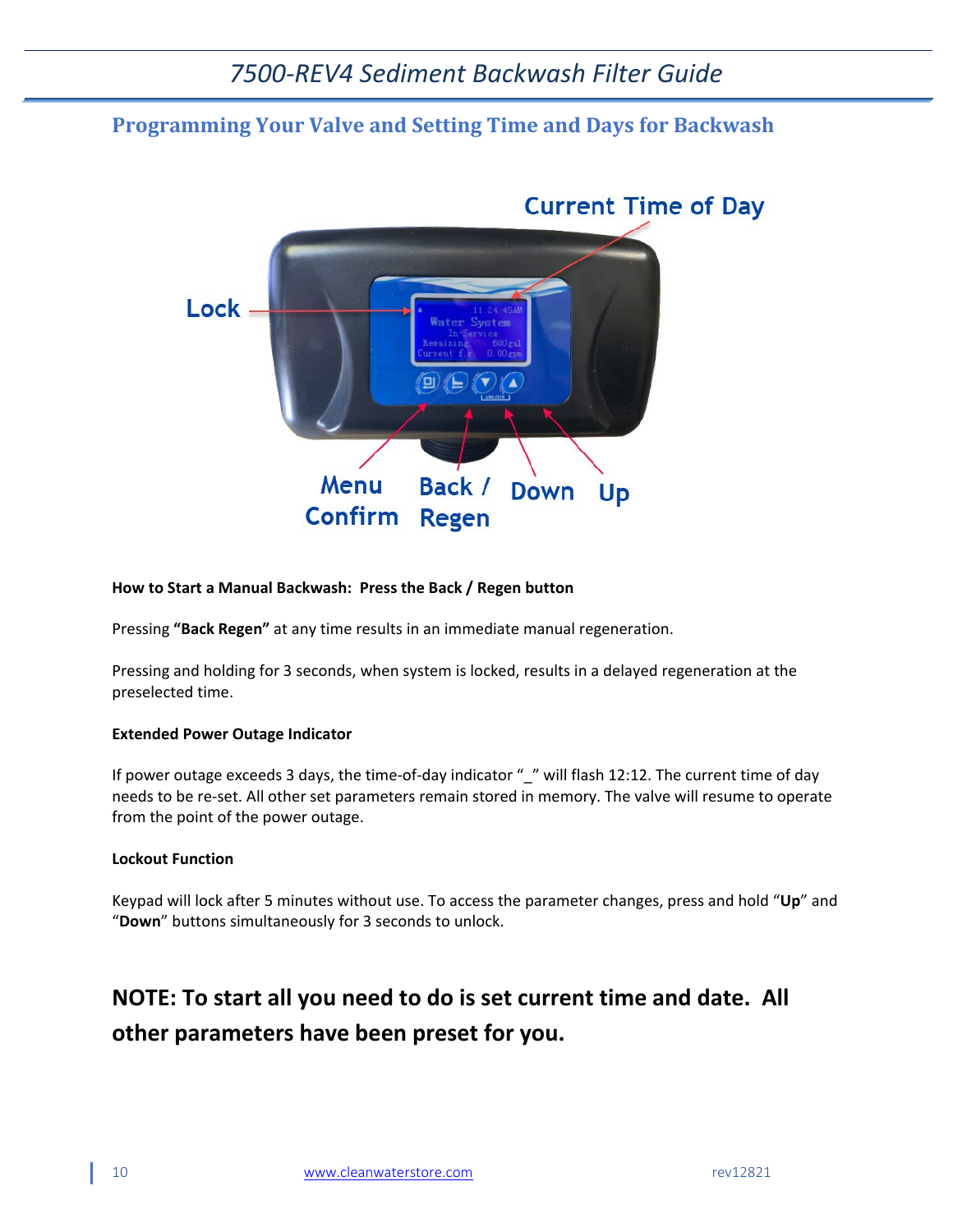### <span id="page-10-0"></span>**Set the Current Time of Day**

- 1. If LOCK icon is lit, press, and hold both **UP** and **DOWN** buttons for 3 seconds to unlock keypad.
- 2. Then press the **MENU/CONFIRM** button to enter the main menu.
- 3. Press DOWN button to select "Set Time of Day"
- **4.** Press the **MENU/CONFIRM** button again to change time of day (Hour will flash)
- 5. Adjust hour by using DOWN or UP buttons.
- **6.** Press the **MENU/CONFIRM** button again to change minutes (Minutes will flash)
- 7. Adjust minutes by using DOWN or UP buttons.
- 8. Press Back/Regen

#### <span id="page-10-1"></span>**Set the Date**

- 1. If LOCK icon is lit, press, and hold both **UP** and **DOWN** buttons for 3 seconds to unlock keypad.
- 2. Then press the **MENU/CONFIRM** button to enter the main menu.
- 3. Press DOWN button to select "Set Date"
- **4.** Month: Press the **MENU/CONFIRM** button again to change time of day (Month will flash) and adjust to current Month date by using DOWN or UP buttons.
- **5.** Day: Press the **MENU/CONFIRM** button again to change Day date (Day date will flash) and adjust to current day date by using DOWN or UP buttons.
- **6.** Year: Press the **MENU/CONFIRM** button again to change Year date (Year date will flash) and adjust to current Year by using DOWN or UP buttons.
- **7.** Press **BACK/REGEN** button to save current date and go back to menu.

### **Continue to use this same procedure for changing remaining settings.**

**Set Service Days** This is the number of days between backwash. Set for every 1 to 7 days depending on water quality. For example, the default setting is to backwash every 7 days. If you notice pressure loss in the house after 4 days, then change setting to every 3 or 4 days.

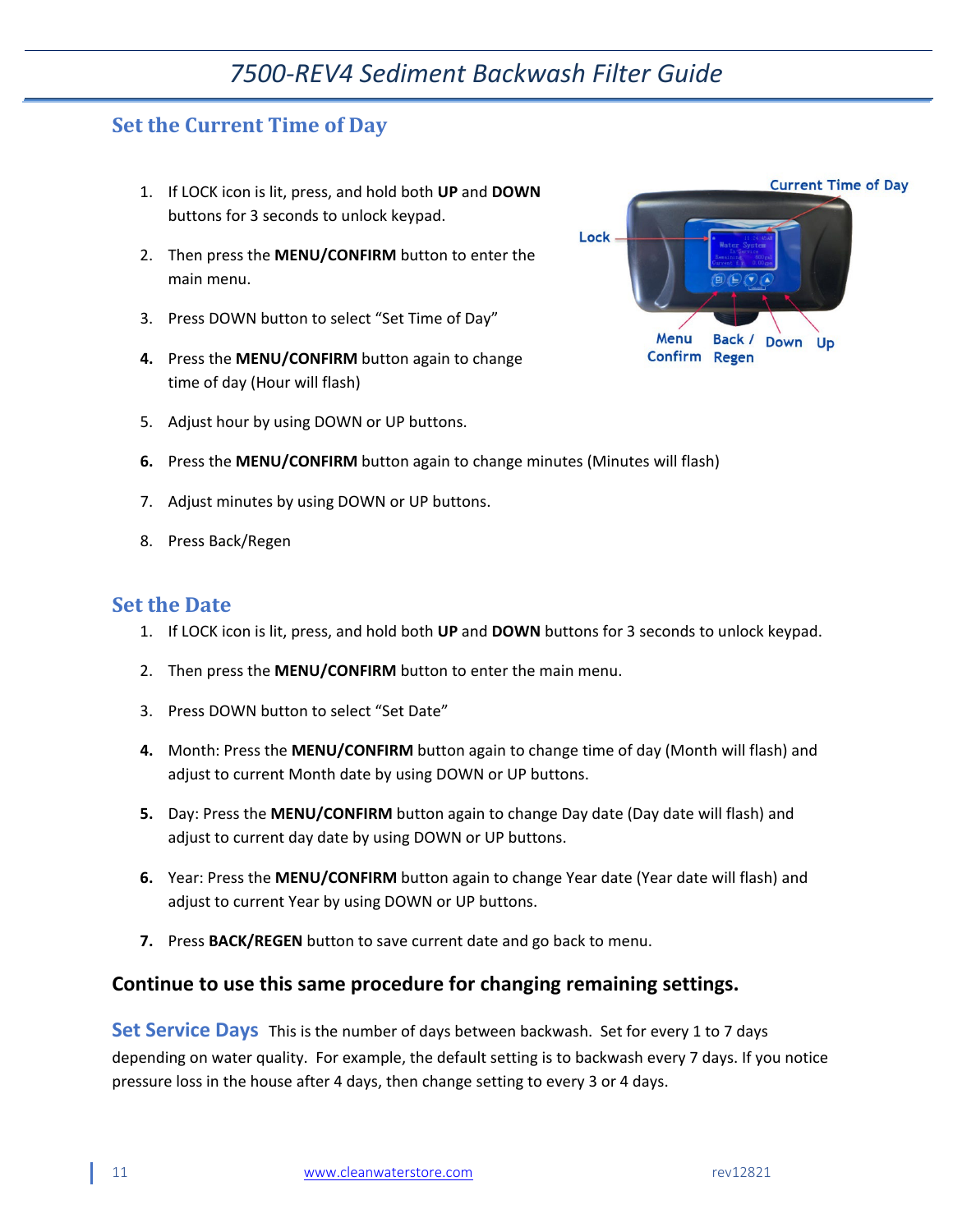**Set Regen Time** This is the time your system will backwash. Default is 2:00 AM

**Set Backwash Time** Set for 10 minutes.

**Set B.S.R. Time** Not used. Keep or change to 0 minutes.

**Set Fast Rinse Time** Set for 8 minutes.

**Set B.R. Time** Not used. Keep or change to 0 minutes.

**Review Regen Times** This is number of times the system has backwashed. Just for reviewing.

**Review Software Version** Version 5.0

### <span id="page-11-0"></span>**Start the Initial Backwash**

- **1 After programming, the system must be run through 2 or 3 backwash/rinse regeneration cycles to clean the new filter media.**
- 2 Start with both bypass valves in the Bypass Position.
- 3 Press the **BACK/REGEN** button once to enter the backwashing cycle.
- 4 When the backwash icon is displayed, slowly open the bypass to a quarter position to make the water flow into the tank. Allow to fill slowly.
- 5 After all the air is out of the pipeline, open bypass valve completely to complete backwash.
- 6 If possible, verify that the backwash flow corresponds with the size of your system below. You can easily run the drain hose to a bucket and using a watch verify the flow rate in gallons per minute. An adequate backwash is critical to properly clean the Turbidex media. For example, if the backwash water fills a 5-gallon bucket in 1 minute, you have 5 gallons per minute (GPM).

| 0.5 CF  | 3 GPM  |
|---------|--------|
| 0.75 CF | 5 GPM  |
| 1.0 CF  | 7 GPM  |
| 1.5 CF  | 7 GPM  |
| 2.0 CF  | 10 GPM |
| 2.5 CF  | 12 GPM |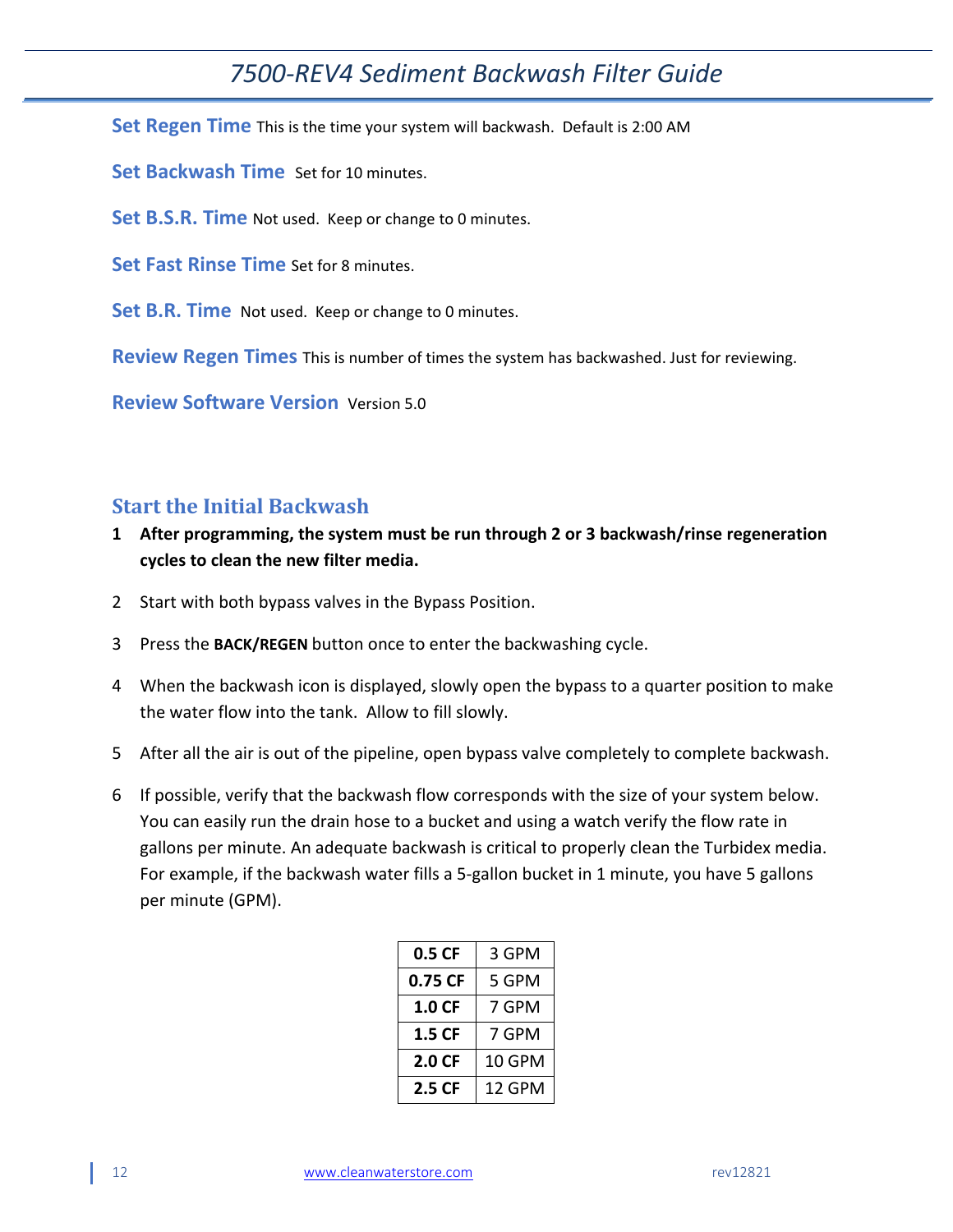- 7 After the backwash, the system will automatically go into the fast rinse stage. The control valve will return to service status (indicated by the up flowing meter on the left) after the backwash and rinse are complete.
- 8 Repeat the Regeneration (backwash and rapid rinse cycle) step 2 to 3 more times until you see clear water through the drain line or your hose bib.

## **Congratulations, you are done setting up your valve!**

## <span id="page-12-0"></span>**Advanced Programming Mode**

Can be skipped. The Advanced Programming Mode allows you to set the Regen Cycle and Regen Mode. Skip this for most applications as your filter system has already been set to correct mode.

- 1. Plug the RevV4 in and immediately press in sequence **MENU/CONFIRM** then press **BACK/REGEN**  button then press the **DOWN** button in sequence to enter the Advanced Programming Mode.
- 2. Press **UP** or **DOWN** buttons or to select the menu item to be changed (Press **MENU/CONFIRM**  to return to the previous menu).
- 3. Note: If valve locks while programming, unplug power supply and repeat step above.
- 4. Press **MENU/CONFIRM** to enter the main menu
- 5. Press the **UP** or **DOWN** buttons to highlight each option.
- 6. Press **MENU/CONFIRM** to enter highlighted option.
- 7. Press the **UP** or **DOWN** buttons to adjust the value.
- 8. Press the **MENU/CONFIRM** to accept the changes.
- 9. Press **BACK/REGEN** button to advance to service status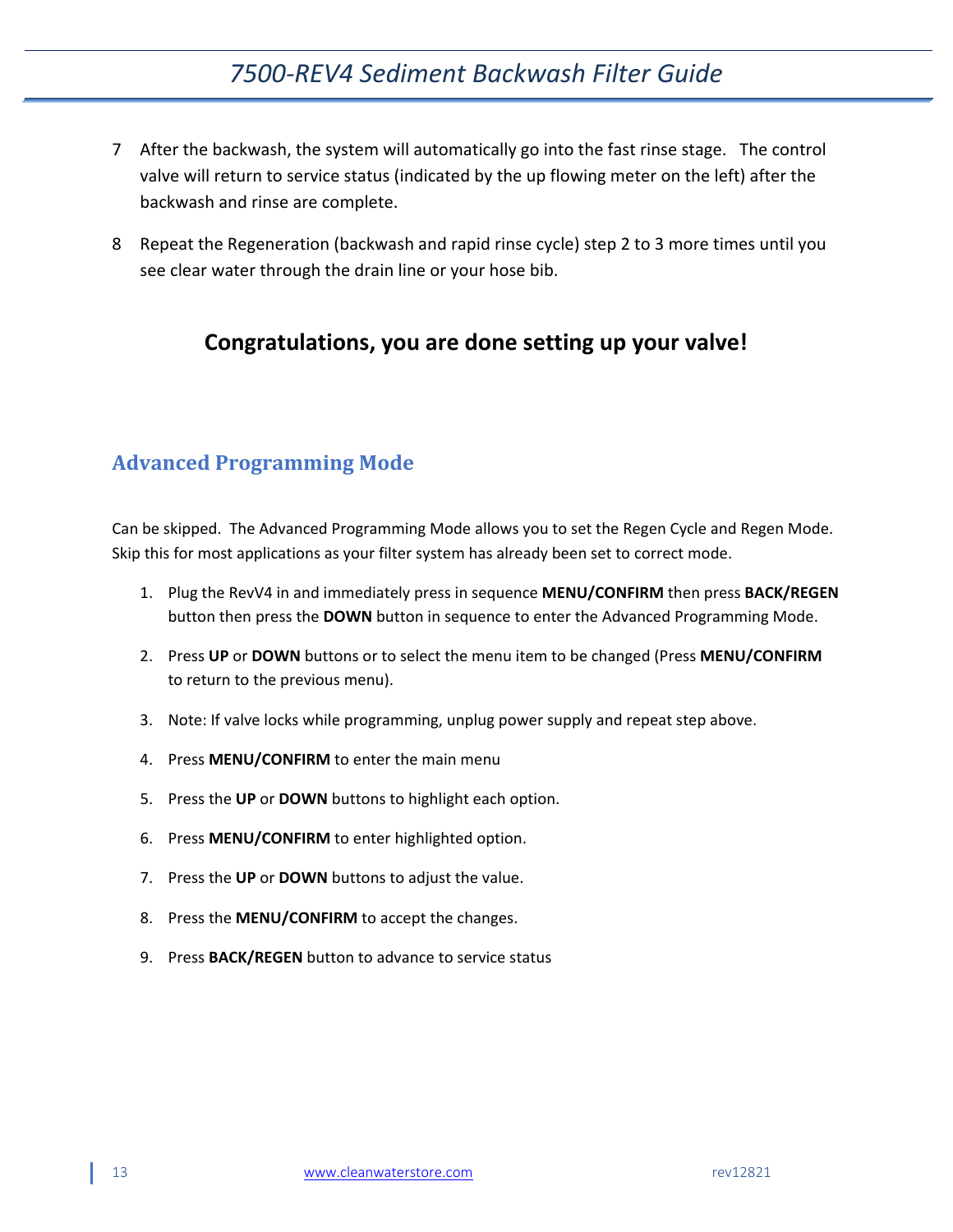## <span id="page-13-0"></span>**Advanced Programming Recommended Settings**

| <b>Review Company Info</b>     | CWS 831-462-8500    |
|--------------------------------|---------------------|
| <b>Set Valve Model</b>         | 62605               |
| <b>Set Language</b>            | English             |
| <b>Set Company Info</b>        | CWS 831-462-8500    |
| <b>Set Hour Mode</b>           | 12 HR               |
| <b>Set Time of Day</b>         | Current time of day |
| <b>Set Date</b>                | Current date        |
| <b>Set Program Type</b>        | Interlock           |
| <b>Set Regen Cycles</b>        | <b>No. 1</b>        |
| <b>Set Set Clear Data</b>      | Close               |
| <b>Set Regen Mode</b>          | $A-06$              |
| <b>Set Capacity</b>            | 1400 Gal.           |
| <b>Set Regen Time</b>          | 2:00 AM             |
| <b>Set Backwash Time</b>       | 10 Minutes          |
| Set B.S.R. Time                | 0                   |
| <b>Set Fast Rinse Time</b>     | 8                   |
| Set B.R. Time                  | $\Omega$            |
| <b>Max Days for Regen.</b>     | 7                   |
| <b>Signal Output Mode</b>      | $b-01$              |
| <b>Set Service Alarm</b>       | <b>Disabled</b>     |
| <b>Review Regen Times</b>      | ΝA                  |
| <b>Review Software Version</b> | Ver. 5.0            |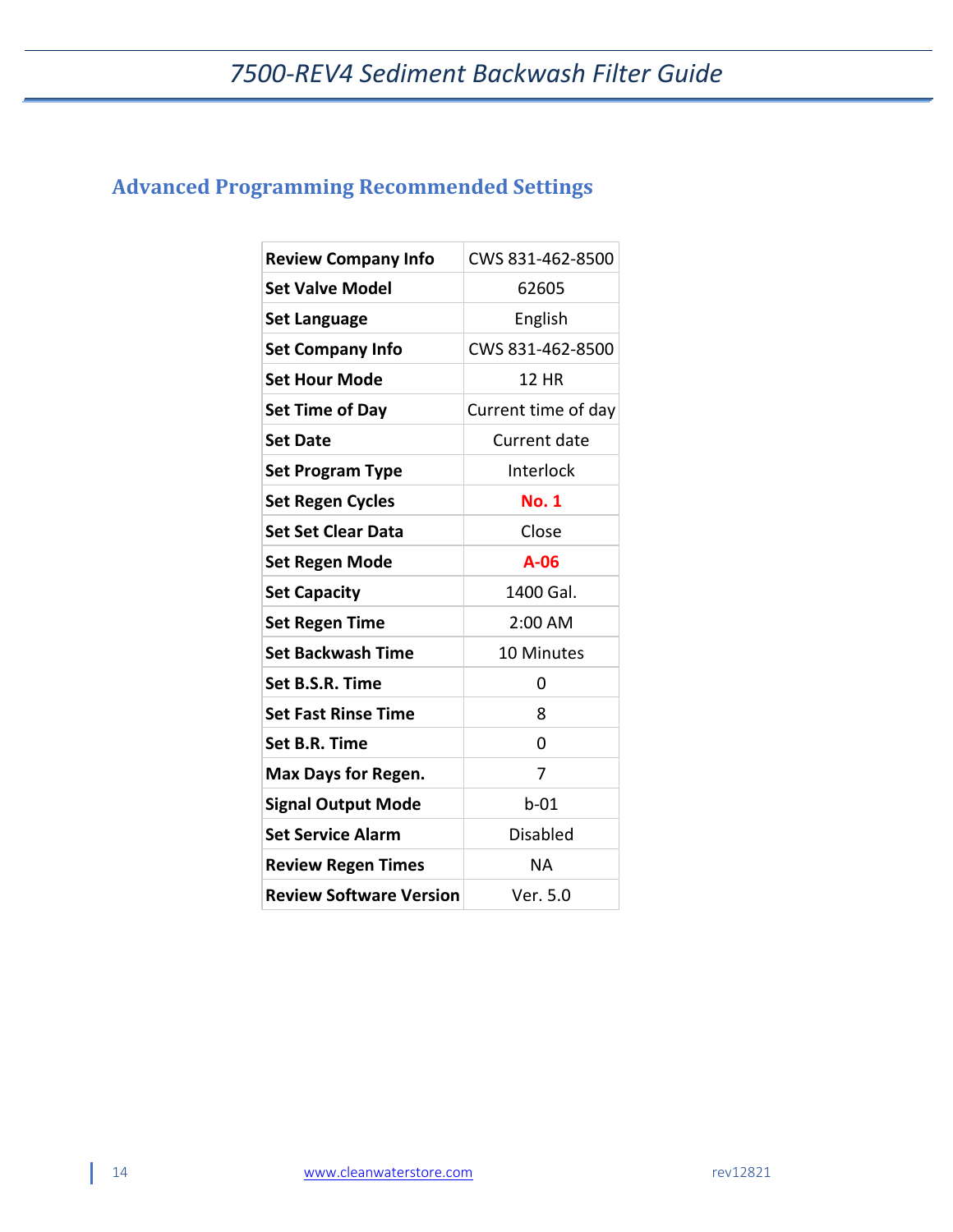### <span id="page-14-0"></span>**Maintenance**

Every 4 to 6 years (in some cases it can last longer) remove control valve and empty filter media and replace with new media.

There is no routine maintenance required for the control valve or filter media, other than making sure the system is set to backwash frequently enough to keep the filter media clean.

If you notice a pressure loss you might consider changing the backwash to every 2 or 3 or in some cases every day if there is a lot of sediment (also depends on amount of water you are using).

## <span id="page-14-1"></span>**Troubleshooting the 7500-REV4 Sediment Backwash Filter**

#### Backwash Flow Rate

One problem that may occur is if you do not have enough backwash flow rate to properly clean the Sediment Backwash Filter.

You can verify the backwash flow rate by running the drain line into a bucket and timing it when the 7500-REV4 is in Cycle 1 or backwash